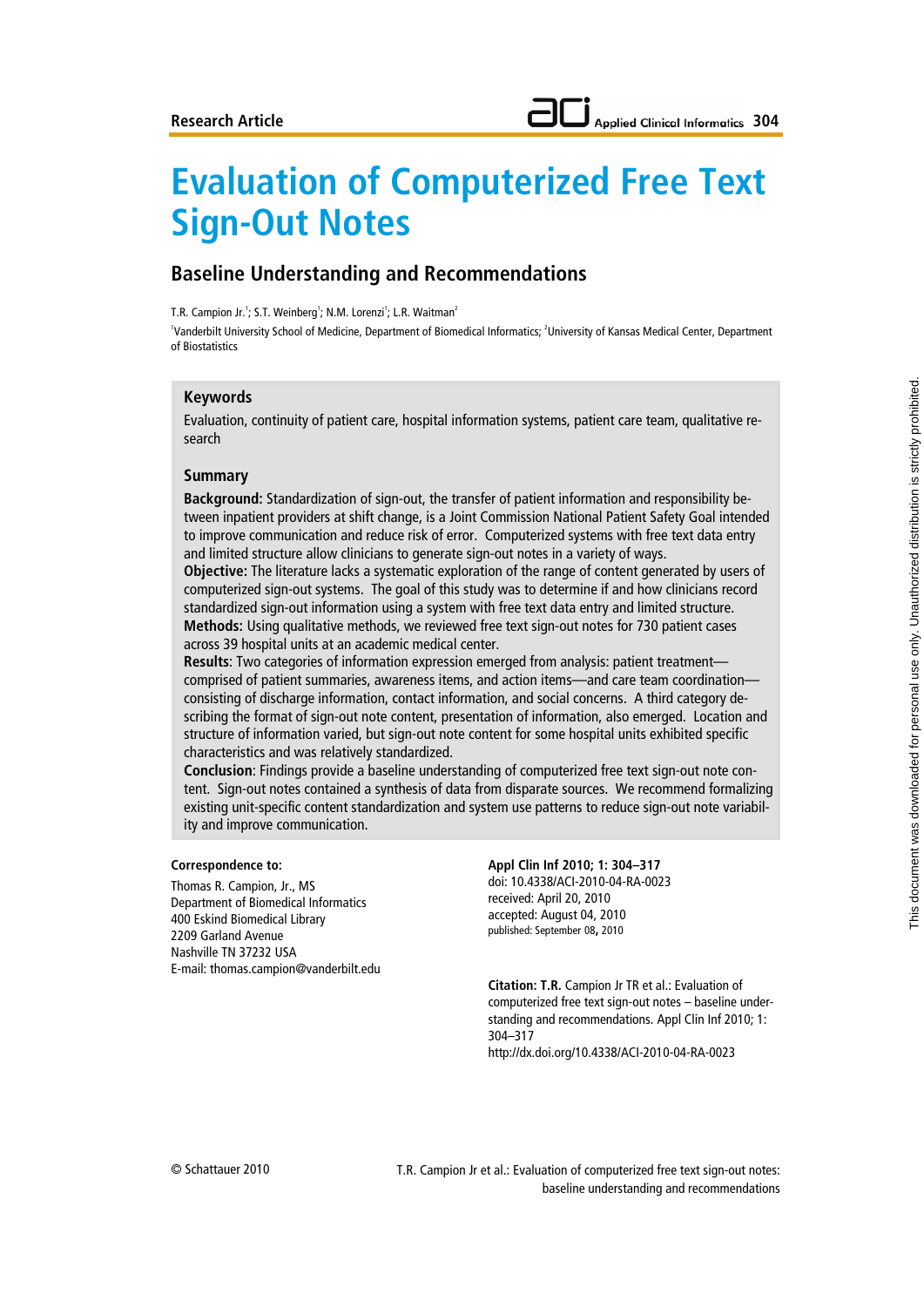## **1. Introduction**

Ineffective communication threatens all phases of care, but the transfer of patient care responsibility and information between inpatient care providers at shift change, called sign-out [1, 2], is particularly prone to communication failure [1]. Each transfer of a patient's care is an opportunity for information to "fall through the cracks" and cause harm [3]. As resident physicians' work hours have been reduced to prevent sleeplessness and improve safety [4], the number of sign-outs has increased by 40% in some institutions [5, 6]. Researchers and policymakers have identified standardization of sign-out through clinical information systems as a means to improve provider communication and patient safety.

Sign-out communication failures occur when providers omit necessary information including active medical problems, medications, and pending treatments; do not meet face-to-face to perform handoffs; and exchange illegible notes [1]. Variability of sign-out training and procedures exists in and across hospital residency programs in the United States [7] and calls for a systems-based approach to patient safety. Since 2006 the Joint Commission has recognized transfer of care variability as a source of preventable error and made standardization of sign-out procedures a National Patient Safety Goal [8]. To improve patient safety and comply with Joint Commission requirements, researchers advocate standardizing the *content* of sign-out as part of a larger effort to standardize the sign-out process for individual hospital units and services [2, 5, 9, 10]. Housestaff use of computerized sign-out systems has been associated with a reduction in preventable adverse events [11] as well as improved workflow, sign-out quality, and continuity of care [9, 12-14]. To facilitate standardized sign-out, multiple institutions have developed and implemented sign-out software systems that enable providers to generate free text notes and retrieve patient data from clinical data repositories [11, 13-21].

Clinicians recording sign-out note content in an uncoordinated, haphazard fashion using systems with free text data entry and limited structure [22, 23] may undermine the goals of standardized sign-out content:

- 1. ensuring transfer of correct information and
- 2. teaching new staff about information to exchange [5].

Sign-out notes should provide an easy-to-understand snapshot of a patient's needs to facilitate cross cover decision making [18, 20]. Researchers have investigated computerized sign-out note content for a limited number of hospital units and services [24-26] and demonstrated that free text notes often lack "a standard format" [25] and can be inadequate for patient care transfer [19]. In classifying sign-out note content, these studies [24-26] used a rationalist [27], objectivist [28] orientation with a priori assumptions. Researchers have emphasized the need for diverse evaluation methods in informatics research [29], and in this investigation we used qualitative methods to perform a descriptive study [28] of free text sign-out note content generated by users of sign-out software across multiple hospital units at an academic medical center.

## **2. Objectives**

The literature lacks a systematic exploration of the range of content generated by users of computerized sign-out systems. The goal of this study was to determine if and how clinicians record standardized sign-out information using a system with free text data entry and limited structure.

## **3. Methods**

Since 1998 resident physicians at the 847-bed Vanderbilt University Hospital and 222-bed Monroe Carell Jr. Children's Hospital at Vanderbilt, part of the urban tertiary care Vanderbilt University Medical Center in Nashville, Tennessee, have used a locally developed computerized sign-out system. Accessible from all inpatient workstations, the system allows users to view, modify, and print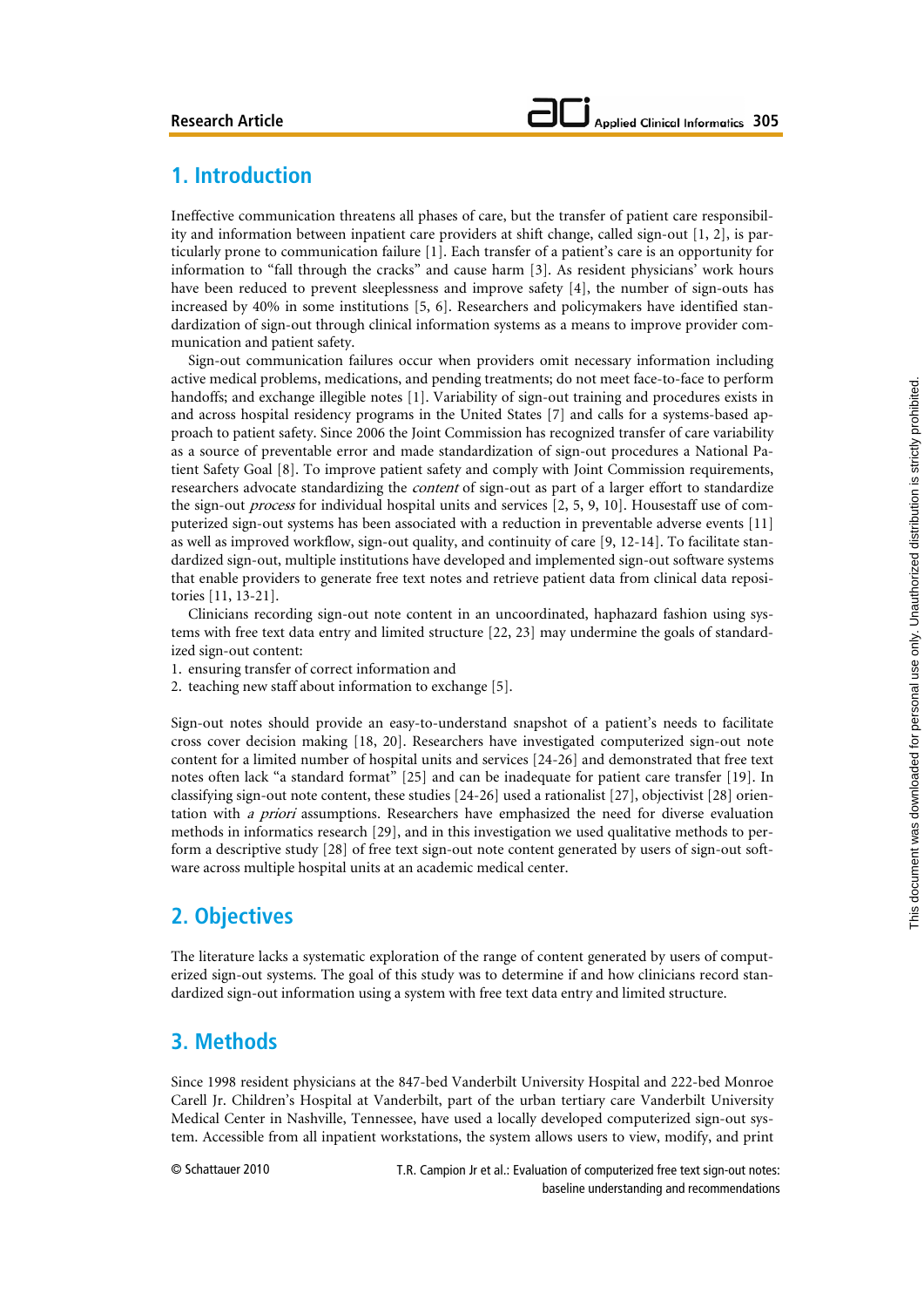#### **Applied Clinical Informatics 306**

sign-out notes for any user-defined list of patients or unit census ( $\blacktriangleright$  Fig. 1). The application stores data separate from the electronic medical record (EMR) in keeping with the custom of sign-out notes being off-the-record, informal communications between physicians [30-32]. In a previous study, we identified varying levels of sign-out system usage – some hospital units generated a note for every patient while others seldom used the system – as well as unanticipated use by nonproviders [21]. Resident physicians generated 70% and nurse practitioners 11% of all sign-out notes; medical students, nurses, and allied health professionals also frequently accessed the system [21].

Each sign-out note consists of four sections: demographics, current information, a "case summary" section, and a "to check" section. Demographics and current information are automatically retrieved from the order entry system when a user accesses a patient's record using the sign-out application. Current information identifies a patient's attending physician, care team, diagnosis, condition, drug allergies, weight, antibiotics, and medications. The "case summary" textbox is slightly larger than the "to check" textbox (seven lines versus four lines) and both textboxes have scroll bars to permit additional length. Users routinely print sign-out notes for use away from computer terminals. Users edit and save the free text "case summary" and "to check" sections from session to session, overwriting previous changes. The sign-out system was modified to store notes for subsequent analysis [21].

#### **3.1 Data collection and analysis**

Sign-out notes were collected from September 1, 2006 to December 31, 2006 [21]. Of the 22,718 unique patients admitted during the study period, 13,519 (59%) patients had at least one sign-out note generated ("unique sign-out cases"). Including patient transfers between units, 18,683 patients had sign-out notes generated ("total sign-out cases"). Reviewing all notes for all cases was infeasible. Therefore we randomly selected all notes for 730 (5.4%) unique sign-out cases based on each unit's percentage of total sign-out cases ( $\blacktriangleright$  Table 1).

We used a grounded theory approach [27] to allow themes to emerge from the data concerning patterns of sign-out note content. An inductive approach, grounded theory uses the constant comparative method for simultaneous collection and analysis of data: individual observations are broken down and categorized, categories are linked together forming concepts, and low-level concepts are related to create high-level concepts [27]. Observations, categories, and concepts are repeatedly abstracted, scrutinized, and revised to form an understanding of the phenomenon of interest [27].

For each sign-out case in each unit, one reviewer (TRC), a non-clinician trained in biomedical informatics with qualitative research experience, examined all notes in chronological order. The reviewer examined notes line-by-line and "coded" notes (e.g. observations, categories, comments, relationships) in a separate document [27] that did not contain any patient identifiers. We compared sign-out notes to patients' electronic medical records as necessary to confirm observations (e.g. did a user copy and paste data from the EMR into a sign-out note?). The reviewer iteratively reexamined codes, and the process enabled concepts grounded in sign-out note data to emerge.

We used standard techniques – peer debriefing, member checking, and prolonged engagement – to strengthen the internal validity [33] of sign-out note content analysis. The reviewer conducted peer debriefing sessions [33] throughout the course of the study with a team of informatics experts to evaluate emerging ideas, identify further areas of investigation, and refine theory. As part of informatics support activities at the institution, three of the authors (TRC, STW, LRW) met weekly with resident physicians and regularly discussed sign-out findings, a process called member checking [33]. Because we performed member checking after completion of note collection, the process did not affect the content of sign-out notes generated for the study. Prolonged engagement [33] with the task of analysis and theory refinement ensured that the research team thoroughly studied the data. The Vanderbilt University Institutional Review Board approved this study.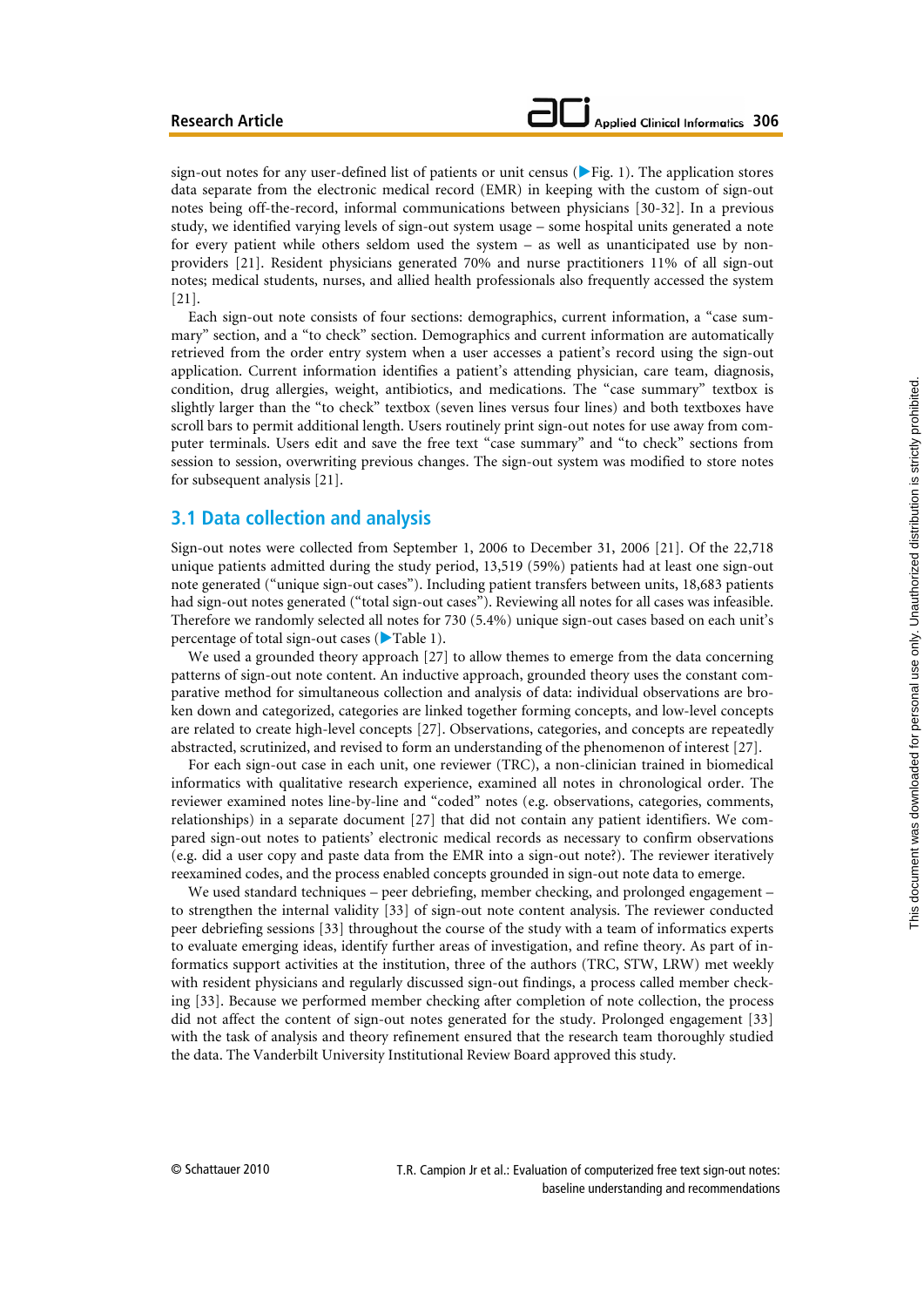## **4. Results**

Two categories emerged concerning the expression of information in free text "case summary" and "to check" sections: patient treatment – comprised of patient summaries, awareness items, and action items dimensions – and care team coordination – consisting of discharge information, contact information, and *social concerns* dimensions. Users expressed information dimensions in both "case summary" and "to check" sections of notes with varying degrees of consistency ( $\blacktriangleright$  Table 2). A third category describing the format of sign-out note content, *presentation of information*, also emerged. Location and structure of information varied, but sign-out note content for some hospital units exhibited specific characteristics and was relatively standardized. We present the categories and their dimensions below.

## **4.1 Patient treatment**

Patient treatment information consisted of facts, history, plans, and conditions pertaining to a patient's current hospitalization. Users recorded patient treatment information in three forms: patient summaries, awareness items, and action items.

#### **4.1.1 Patient summaries**

Patient summaries typically included any combination of a patient's admission reason, past medical history, assessment and plan, pertinent test results, and recent procedures. The format of patient summaries included terse, code-like statements known as "notational text" [34], brief narrative summaries, lengthy narrative summaries, organ system-based lists, and assorted combinations. Table 3 shows examples of patient summary formats. Patient summary sections ranged in length from one to seven lines with the exception of organ system-based lists, which were ten lines minimum. Specific note styles emerged for the different clinical services aligned with hospital units. Obstetrics notes were terse and code-like; all pediatric services used the organ-system based list; adult medicine and cardiology, and all services at some point, generated brief to lengthy narratives; and adult surgery generated narratives of two lines maximum. Additional observation confirmed that most extended entries were copied and pasted from the patient's progress note in the electronic medical record. Patient summaries were almost always located in the "case summary" section of sign-out notes.

#### **4.1.2 Awareness items**

Whereas patient summaries consisted of multiple facts joined together, awareness items expressed single facts relevant to a patient's current hospitalization ( $\blacktriangleright$  Table 4). Awareness items were usually located on separate lines in the "to check" section but occasionally also in "case summary" sections. Awareness items were frequently accompanied with an indication that there was "nothing to do" for a patient. The tendency for users to record awareness items separate from "case summary" body text on either a separate line or in the "to check" section may suggest that users intended to emphasize the content of the awareness item. Users created awareness items independent of hospital unit.

#### **4.1.3 Action items**

Action items consisted of clinical tasks for providers to perform ( $\blacktriangleright$  Table 5). Conditional logic and timing information frequently defined these tasks. Designating a task to "follow-up" was also a common practice. Users generally recorded these on separate lines in "to check" sections but also occasionally in "case summary" sections. Users created action items independent of hospital unit.

## **4.2 Care team coordination**

Care team coordination information consisted of administrative data and professional judgments related to teamwork and communication. This included discharge information, contact information, and social concerns.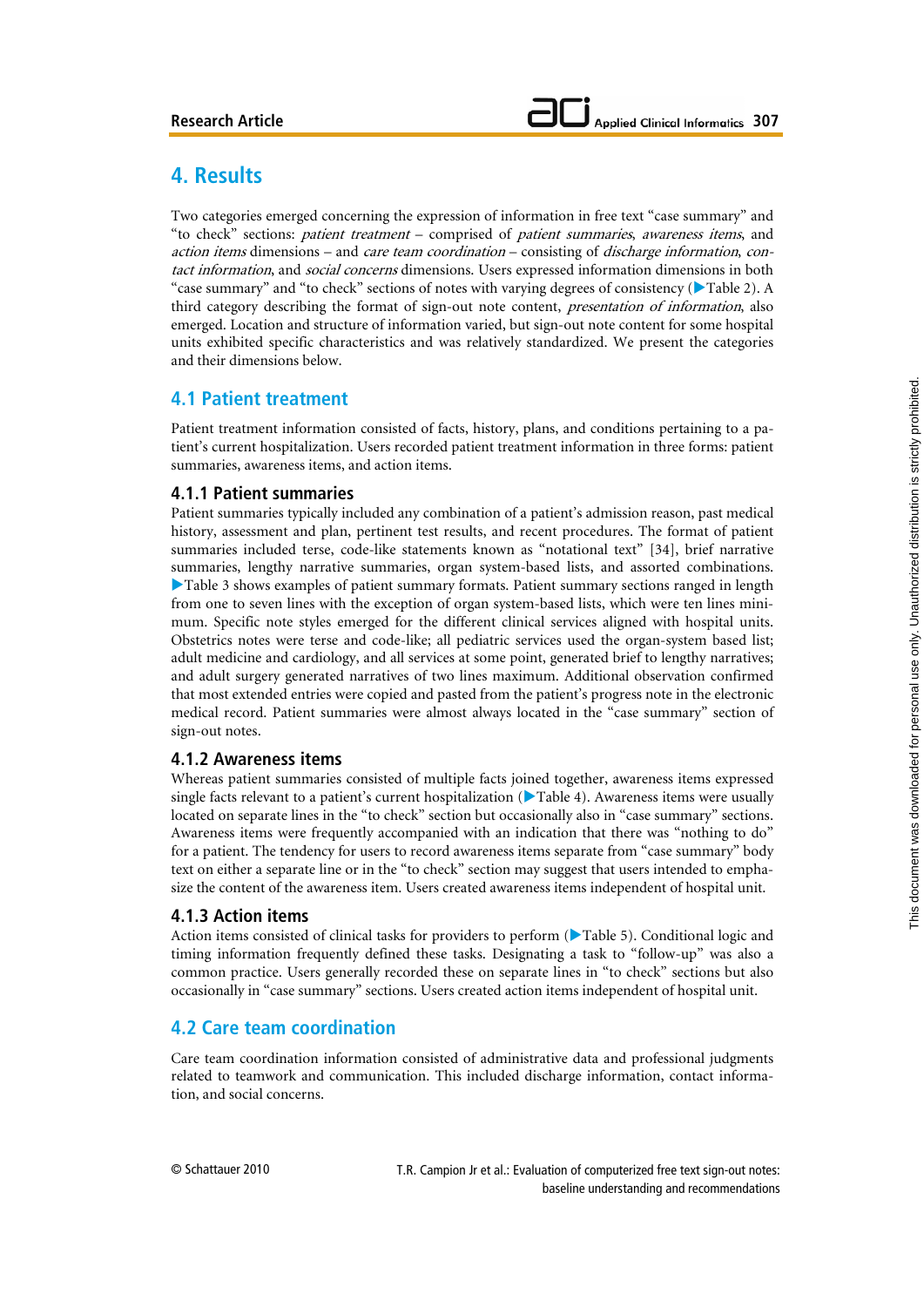#### **4.2.1 Discharge information**

Note content frequently contained discharge planning information such as date, insurance, and post-hospital transportation. Users recorded discharge information in "case summary" and "to check" sections. However, trauma intensive care unit (ICU) notes usually contained disposition information in a particular format: "DC plan," "Residence," and "Insurance" on three separate successive lines in "case summary" sections. "To check" sections were nearly always blank for patients in trauma. Unlike most units where resident physicians generated the majority notes, case managers and registered nurses authored sign-out notes for more than 90% of cases in trauma ICU. Resident physicians were responsible for the 10% of notes not started by case managers or nurses, and these notes were usually lengthy and copied and pasted from various parts of the electronic medical record.

#### **4.2.2 Contact information**

Notes frequently contained name and pager number of a covering or attending physician. Notes for cardiology and cardiac catheterization lab patients also often contained contact information for fellows. Occasionally users recorded phone numbers of patients and/or patients' family members. Contact information appeared in both "case summary" and "to check" sections. The presence of additional phone numbers suggests that this data is either not available or not well maintained in other clinical information systems.

#### **4.2.3 Social concerns**

"Case summary" and "to check" sections occasionally included personal commentary from users about patients, patients' family members, and other providers. Examples include "65 year-old woman is very pleasant to talk to," "patient's mother is not very understanding," and "[patient has] an aspiration pna now from too much ativan from cross-cover – don't be that guy." Providers may express social concerns in a candid fashion so that covering providers can discern quickly the demands of a situation. Users recorded social concerns independent of hospital unit.

## **4.3 Presentation of information**

Across hospital units users expressed a variety of types of sign-out information using acronyms and particular characters. The first author largely determined the format of notes.

#### **4.3.1 Acronyms and symbols**

As demonstrated in another study [34], acronyms and symbols were prevalent across all disciplines' sign-out notes. Common acronyms included "NTD" (nothing to do), "OTD" (out the door, pertaining to discharge), "f/u" (follow up), and "D/C" (discharge or discontinue depending on context). In addition to acronyms, users commonly utilized numbered or bulleted lists to arrange items in "to check" sections, and placed brackets ("[]") before particular action items as if to provide a check box on a print out.

#### **4.3.2 Influence of first note author**

The format of notes was relatively consistent starting from the first note generated. For example, if the first "case summary" entry for a patient case was a brief narrative, generally all following notes were brief narratives. Also, if an uncharacteristic "case summary" style was used in a unit (e.g. system-based instead of narrative), usually all following notes maintained the uncharacteristic style. Changes to "case summary" sections were usually appended to the end of existing content rather than incorporated with existing text.

## **5. Discussion**

This study provides a baseline understanding of standardized sign-out note content generated by clinicians across multiple hospital units – medical and surgical specialties in adult and pediatric settings – using a computerized system with free text data entry and limited structure [22, 23]. Two loosely defined text areas provided a convenient place for clinicians to synthesize data from dispa-

© Schattauer 2010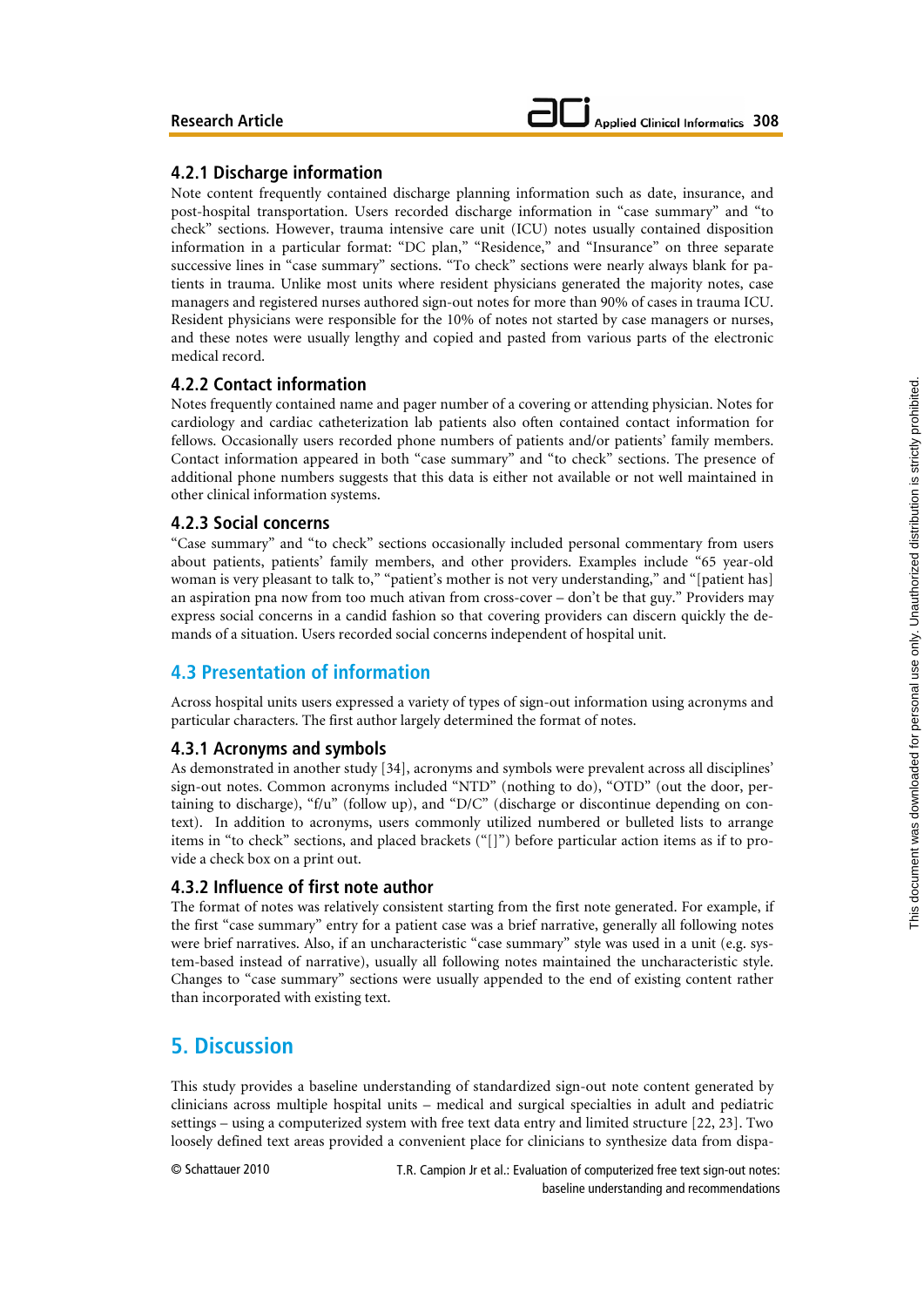rate sources – including laboratory studies, physician notes, staff directories, personal opinions, and patient families – into six information dimensions. Providers' sign-out note writing strategies appear to reflect the documentation norms of each hospital unit as well as broader on-the-job socialization that clinicians experience in their discipline-specific training and practice [26].

While nearly all units' notes contained similarly constructed awareness and action items, some units created sign-out notes with distinctive patient summary formats ( $\blacktriangleright$  Table 3). However, the location and structure of patient summary information varied occasionally due to a first note author using an unorthodox style that continued throughout a patient's hospitalization. Note content exhibited a degree of unit-specificity, but variability of presentation persisted for all information dimensions. By expressing information in unfamiliar formats and locations, a clinician could potentially fail to convey important sign-out information to members of the patient care team. Further standardization of sign-out note content may reduce this risk.

Future software can "pave the cowpaths" [35] of sign-out by formalizing existing patterns of individual units' note content standardization and multidisciplinary communication. Findings of this study show a tendency toward unit-specific sign-out note content standardization, and our previous work identified unanticipated use of the sign-out system by non-providers as well as a "producers and consumers" dynamic in which providers generated nearly all sign-out note content used by non-providers [21]. Enhanced data entry techniques tailored to unit needs can foster note content standardization, and consideration of multidisciplinary needs can improve care team communication through sign-out. The following recommendations are informed by actual system use whereas previous research reported sign-out software design based on paper-based approaches [6, 11, 15, 17].

## **5.1 Recommendation: foster content standardization through enhanced data entry techniques**

Four data entry techniques appear useful for fostering unit-specific sign-out note content standardization: templates, automatic import, structured data capture, and free text. To illustrate techniques, some of the following examples overlap. Units with patient summaries exhibiting structure, such as terse, code-like and organ system-based list examples in  $\blacktriangleright$  Table 3, may benefit from templates [22] that reinforce consistent recording of information and prevent unorthodox formatting. For some units, *automatic import* of extensive patient summaries, such as  $\blacktriangleright$  Table 3's lengthy narrative and organ system-based list originating in EMR progress notes, can save users time, prevent copy-paste errors, ensure content is recent, and present data consistently [22]. Automatic import can also include discrete data from the EMR [11, 15-18, 21, 36] for those units that regularly record specific values in sign-out notes. For example, contact information  $(\blacktriangleright$  Table 2) or basic metabolic panel results stored in the EMR and regularly copy-pasted to a "case summary" can be automatically imported to "current information" as in  $\blacktriangleright$  Figure 1. Additionally, useful starting points for units lacking standardized sign-out include a template based on the six dimensions identified in  $\blacktriangleright$  Table 2 and automatic import of unit-specific EMR data.

Awareness and action items were recorded with both specific and relative timing details ( $\blacktriangleright$  Table 5) and accompanied by brackets ("[]"), and *structured data capture* in sign-out could yield more complete descriptions of activities for clinicians to perform and decision support systems to process. For example, a physician could record the action item "check CXR at 3pm" ( $\blacktriangleright$  Table 5) in discrete fields for action ("check CXR") and time ("3:00 pm April 22"). Additionally, instead of entering "f/u K+ this evening" ( $\blacktriangleright$  Table 5), an interface could encourage a user to select a specific time (e.g. "f/u K+ by 11:00 pm April 22"). Potential provider benefits include the ability to 1. sort a list patients or items by item times to facilitate planning,

- 2. remove expired (e.g. "patient to undergo appendectomy tomorrow" in  $\blacktriangleright$  Table 4) and ambiguous or misleading items (e.g. "NTD") from a patient's to-do list in a timely fashion, and
- 3. receive automated time-based clinical reminders to complete tasks.

© Schattauer 2010 T.R. Campion Jr et al.: Evaluation of computerized free text sign-out notes: baseline understanding and recommendations Discrete event-time structures could also be shared with other clinical information systems. Information that appears in sign-out but may not be well-maintained in other systems, such as contact information and discharge information in this study, could also be captured in a structured manner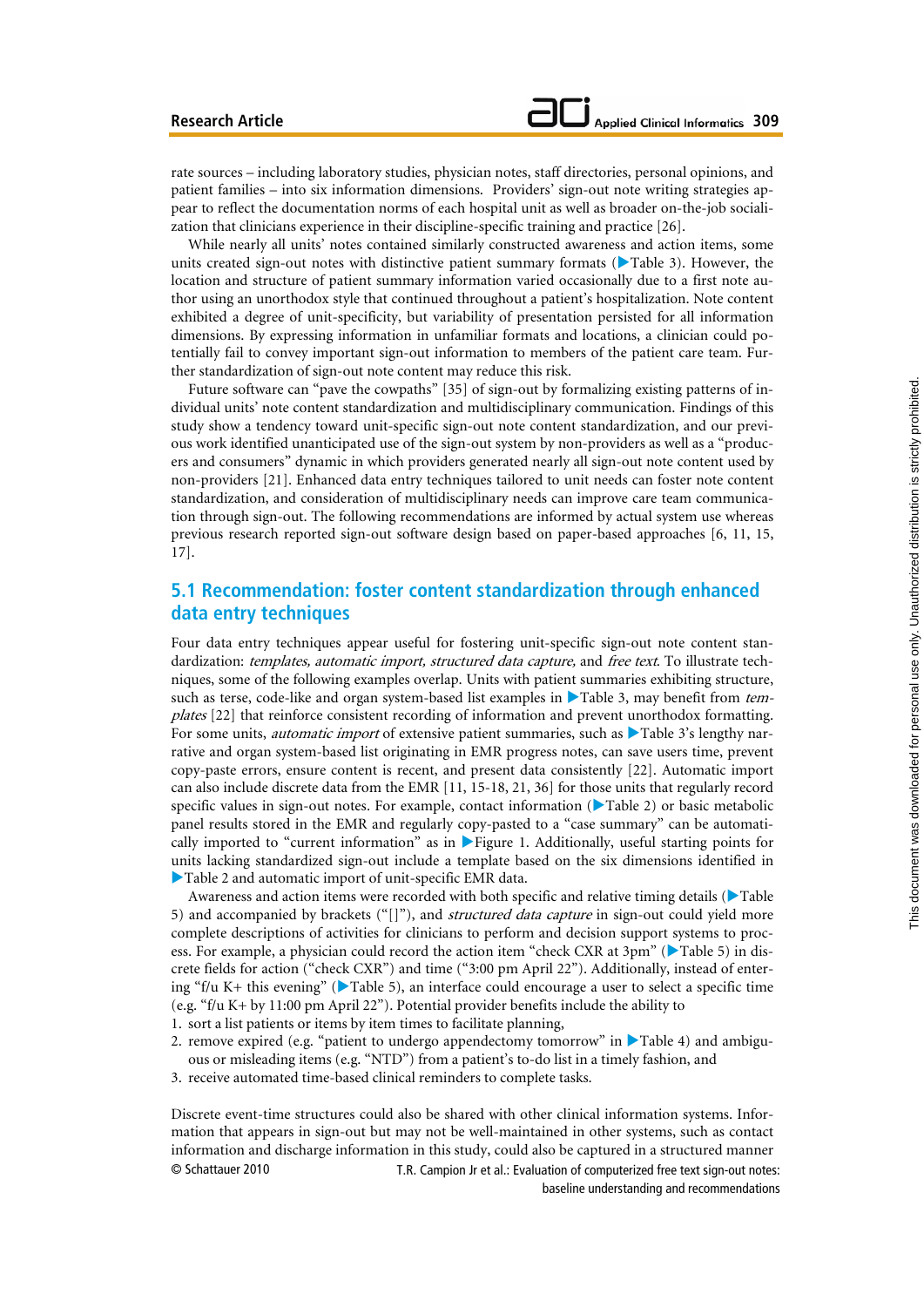for reuse [37, 38]. Finally, free text is useful for providing context where other data entry techniques are limited.

## **5.2 Recommendation: transform sign-out for multidisciplinary communication**

Sign-out notes are an artifact of a once-per-day hospital process, but computerization presents an opportunity to transform these notes into part of an around-the-clock understanding of patient needs for the entire patient care team. In this study we observed trauma ICU case managers and nurses use sign-out software specifically for discharge planning. Researchers previously noted the overlap of sign-out and rounding information [18, 20], and our previous investigation and the work of others showed unanticipated use by non-providers [21] and 24-hour usage [21, 32] of signout software. Together these results indicate clinicians have adapted current sign-out systems for information and communication purposes beyond end-of-shift physician handoff. Consideration of nurse and allied health needs may also be important for sign-out standardization efforts. A multidisciplinary patient management tool, perhaps in the form of an inpatient whiteboard [39, 40], could incorporate a variety of clinical content, including sign-out notes and the structured items proposed in the previous section, to improve care team communication and collective awareness.

The informal, unofficial status of sign-out notes [30-32] may need to be rethought as computerbased tools make information captured at sign-out more standardized and accessible to members of the care team. However, an official designation may also limit providers' candidness of expression, and this may affect clinicians' ability to succinctly communicate transition of care needs to other members of the care team. Additionally, a sign-out note represents a distillation of the volumes of data contained in the patient chart, and researchers and practitioners should consider the value of brevity and threat of information overload in computerized sign-out [19, 20, 25]. Future research can address these emerging information and communication needs.

### **5.3 Study limitations**

Findings show evidence of relatively standardized sign-out note content generated by users of a minimally structured system across many units at one academic medical center. While other methods of sign-out note content analysis [26] may be less prone to subjective value judgments, the purpose of this study was to illuminate unknown aspects of sign-out note content and generate future research questions, not test existing hypotheses. Sign-out notes were examined by one reviewer, a potential source of bias that investigators mitigated via ongoing review of findings with each other and system users. Qualitative studies performed by single researchers have contributed to informatics knowledge [41-43], and results of this investigation inform our understanding of sign-out note content created using free text. Future research can investigate the feasibility and effect of more structured systems tailored to individual unit sign-out needs.

This study systematically explored multiple hospital units' sign-out note content without formal consideration of each unit's sign-out *process*. By itself sign-out content standardization is insufficient to improve patient safety and meet Joint Commission goals, as standardization of content is a component of a broader organizational change to standardize process [5]. Elements of process – physical setting, organizational and political hierarchy, level of training, face-to-face interaction, paper forms, other computer systems, and existing communication strategies  $[2, 9]$  – may have affected or been affected by sign-out note content. For example, during the study period surgeons at the institution did not use electronic documentation tools as frequently as other specialties, and nurse practitioners in the cardiovascular ICU used a separate computer system for sign-out. Additionally, note content generated by interns may have differed from that produced by senior residents. Based on this and our previous work [21], we recognize the value in considering nonprovider information needs in sign-out standardization. Implementing enhanced sign-out data acquisition will require attention to individual unit process and information needs.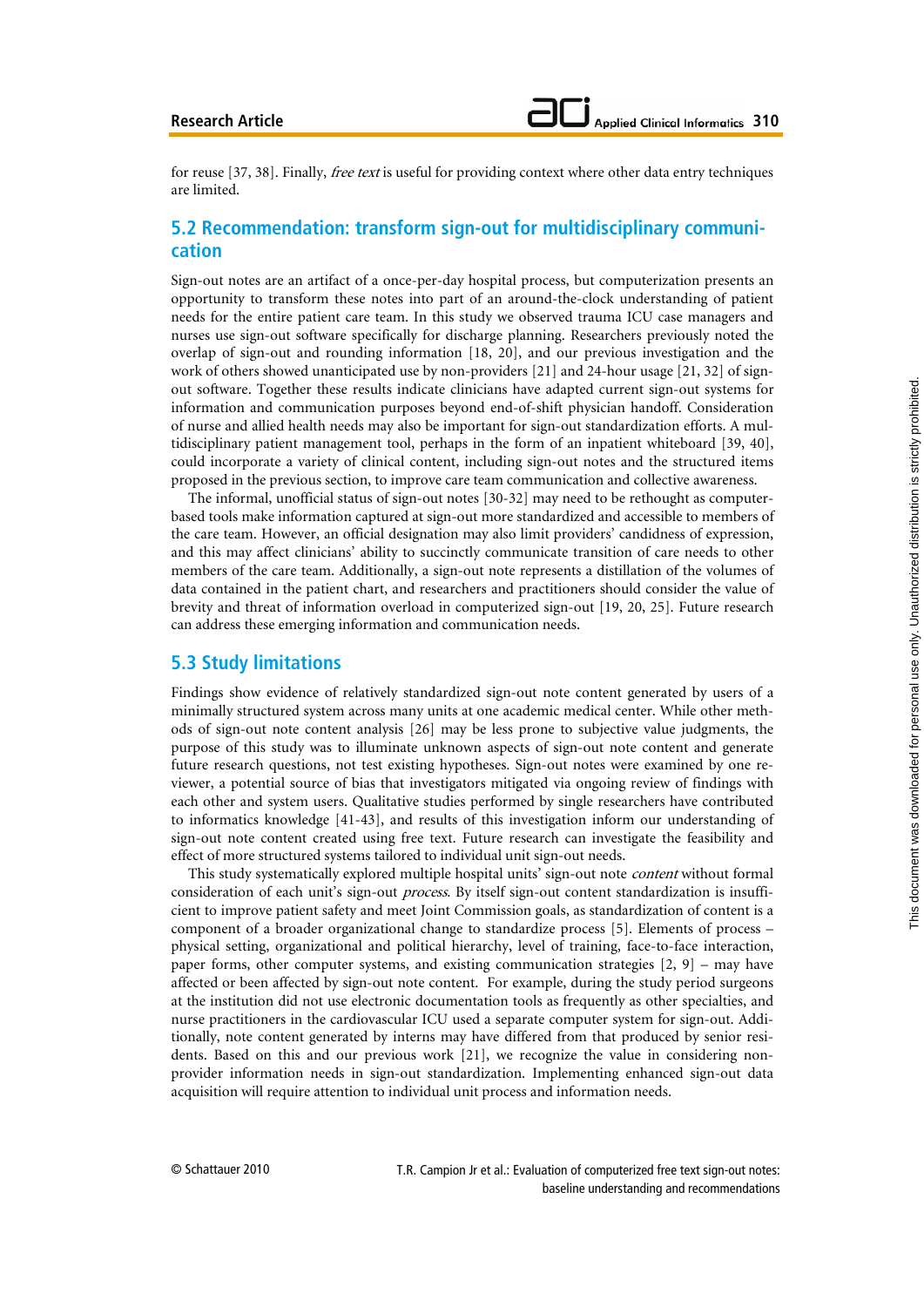## **6. Conclusion**

This study provides an understanding of computerized free text sign-out note content generated in several hospital units at an academic medical center. Sign-out notes contained information for patient treatment and care team coordination purposes. Notes exhibited some degree of standardization, especially within specialties, but variation was noticeable particularly due to the influence of first author. Based on evidence of note content standardization and system use by non-providers, we offer recommendations for future sign-out software to foster note content standardization for individual units and improve care team communication.

#### **Clinical relevance**

This systematic exploration of computerized free text sign-out notes from multiple hospital units shows variability and common features across and within inpatient settings. Findings have implications for software development to support the Joint Commission patient safety goal for standardized handoffs and facilitate care team communication.

#### **Acknowledgements**

Mr. Campion received support from National Library of Medicine Training Grant NLM T15 007450-07.

#### **Conflict of interest**

The authors have no conflicts of interest to report.

#### **Human subject research**

The Vanderbilt University Institutional Review Board approved this study. This study meets the ethical standards of the World Medical Association Declaration of Helsinki on Ethical Principles for Medical Research Involving Human Subjects.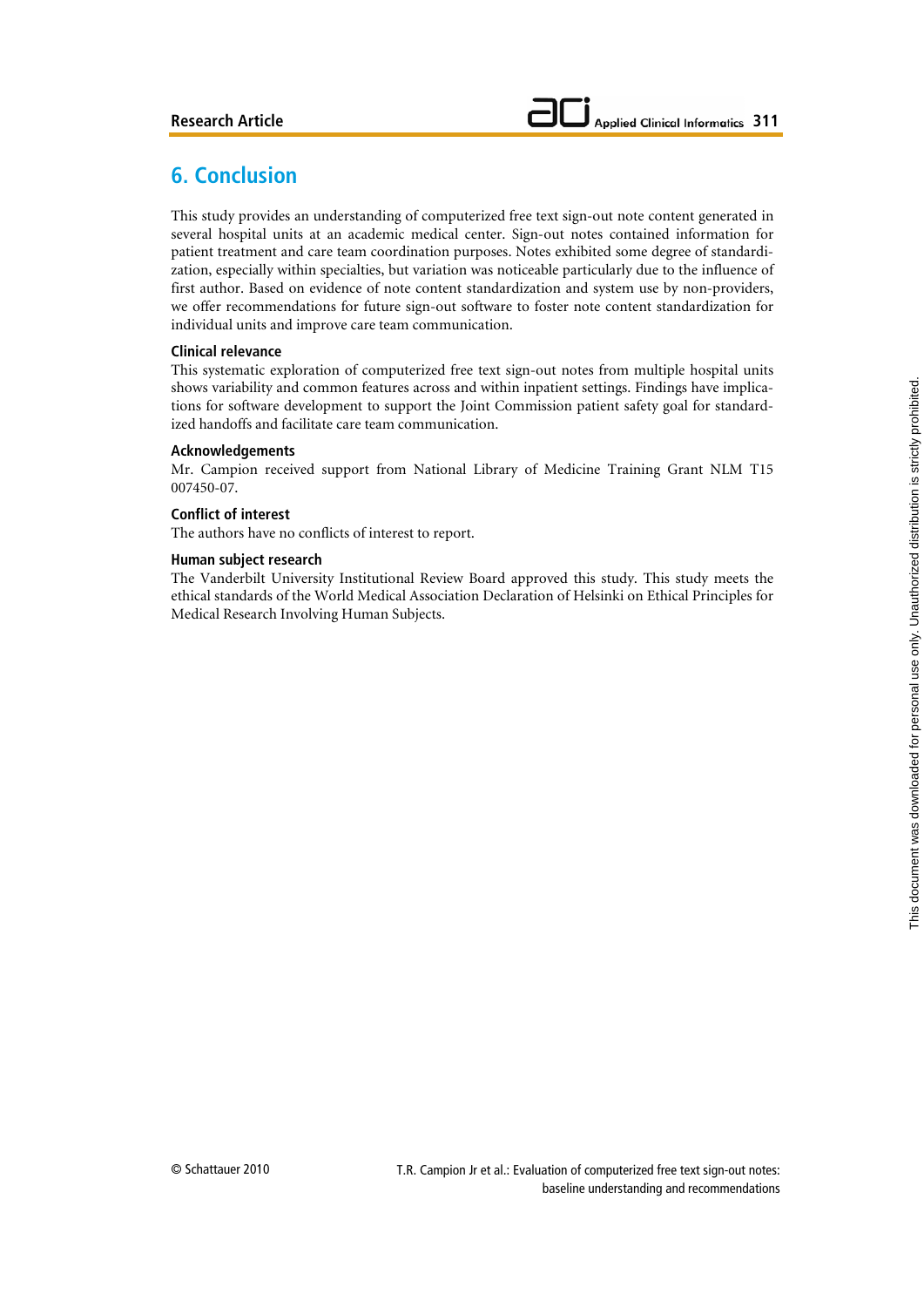

| <b>B</b> HEO Popup                                  |                                                                                                                                                                                                                                                                                                                                                                                                                                                                                                                                                                                                  |  |
|-----------------------------------------------------|--------------------------------------------------------------------------------------------------------------------------------------------------------------------------------------------------------------------------------------------------------------------------------------------------------------------------------------------------------------------------------------------------------------------------------------------------------------------------------------------------------------------------------------------------------------------------------------------------|--|
|                                                     | Warning: To prevent loss of data, click save every 15 minutes.                                                                                                                                                                                                                                                                                                                                                                                                                                                                                                                                   |  |
|                                                     | M 8018A: ZTESTREHAB, Aguaman 56 years M, MR#3029921-8, admitted on Ncv 10                                                                                                                                                                                                                                                                                                                                                                                                                                                                                                                        |  |
| Current information<br>(generated every time) 1234; | ATTENDING: provider#3386 contact# beeper name: lincoln, abraham; TEAM: team pager: morgan 4 555-<br>DIAGNCSIS: altered mental status, confusion (780.09); altered mental status (780.9); chest pain<br>(786.59); CONDITION: stable ;<br>ALLERGIES: ; WEIGHT: 55.771kg ;<br>ANTIBIOTICS: ceftriaxone inj 2000 q12h; vancomycin injection 1000 q24h; cefepime injection 1000<br>q12h; fluconazole 400 q24h;                                                                                                                                                                                        |  |
| Case summary<br>(saved and reused)                  | (56 vr old w/ recent hospitalization for perinephric abscess d/c'ed on 21 davs of ertapenem,<br>admitted with acute delirium, clonus, and dyskinesias. Suspect medications (?ertapenem, phenergan)<br>vs encephalitis, other infection.                                                                                                                                                                                                                                                                                                                                                          |  |
|                                                     |                                                                                                                                                                                                                                                                                                                                                                                                                                                                                                                                                                                                  |  |
| To check                                            | [ ] f/u ID recs<br>[ ] f/u LP, if bacterial meningitis, start vanc and ceftriaxone<br>f/u CT scan, if abscess, please page ID fellow for further recs                                                                                                                                                                                                                                                                                                                                                                                                                                            |  |
|                                                     |                                                                                                                                                                                                                                                                                                                                                                                                                                                                                                                                                                                                  |  |
|                                                     | ⊠ 8018B: ZTESTMAXSYS, Porcupine 101 years M, MR#3033589-7, admitted on Jan 8                                                                                                                                                                                                                                                                                                                                                                                                                                                                                                                     |  |
| Current information                                 | ATTENDING: provider#538 contact# beeper name: madison, james; TEAN: team pager: rogers 2a 555-5555; ^<br>(generated every time) DIAGNCSIS: shortness of breath (786.05); cd4: 602(25); vl: ud 12/2008; CONDITION: fair;<br>ALLERGIES: ; WEIGHT: 80.000kg ;<br>ANTIBIOTICS: ceftriaxone inj 2000 q24h; azithromycin injection 500 qday 10; lopinavir/ritonavir<br>tablet 2 bid; combivir 1 q12h;<br>MEDICATIONS: nicotine transdermal system 14 gday 10; morphine immediate releas tab 15 g4h prn<br>x3days; morphine sr 30 q12h x3days; ns 125 ; acetaminophen 500 q6h prn; heparin subcutaneous |  |
| Case summary<br>(saved and reused)                  | Mr. Ztestmaxsys is a 101 y/o man with hx of well-treated HIV, alcohol abuse, and chronic<br>pancreatitis who presents with abdominal pain, cough, and congestion. CT with L lung infiltration,<br>likely Ca PNA given immunocompentent. Continue ceftriaxone and azithromycin, vanc - await BCx.                                                                                                                                                                                                                                                                                                 |  |
| To check                                            | <b>NTD</b><br>If spikes fever, no need to send cx. Repeated today.                                                                                                                                                                                                                                                                                                                                                                                                                                                                                                                               |  |
| Save and print for the selected patients            | Clear All To Check Sections<br>Close and Save<br>Save sign-out sheet<br>Close (do not save)                                                                                                                                                                                                                                                                                                                                                                                                                                                                                                      |  |
|                                                     | <b>Back</b><br>Home                                                                                                                                                                                                                                                                                                                                                                                                                                                                                                                                                                              |  |

**Fig. 1** Sign-out software interface using free text data capture and limited structure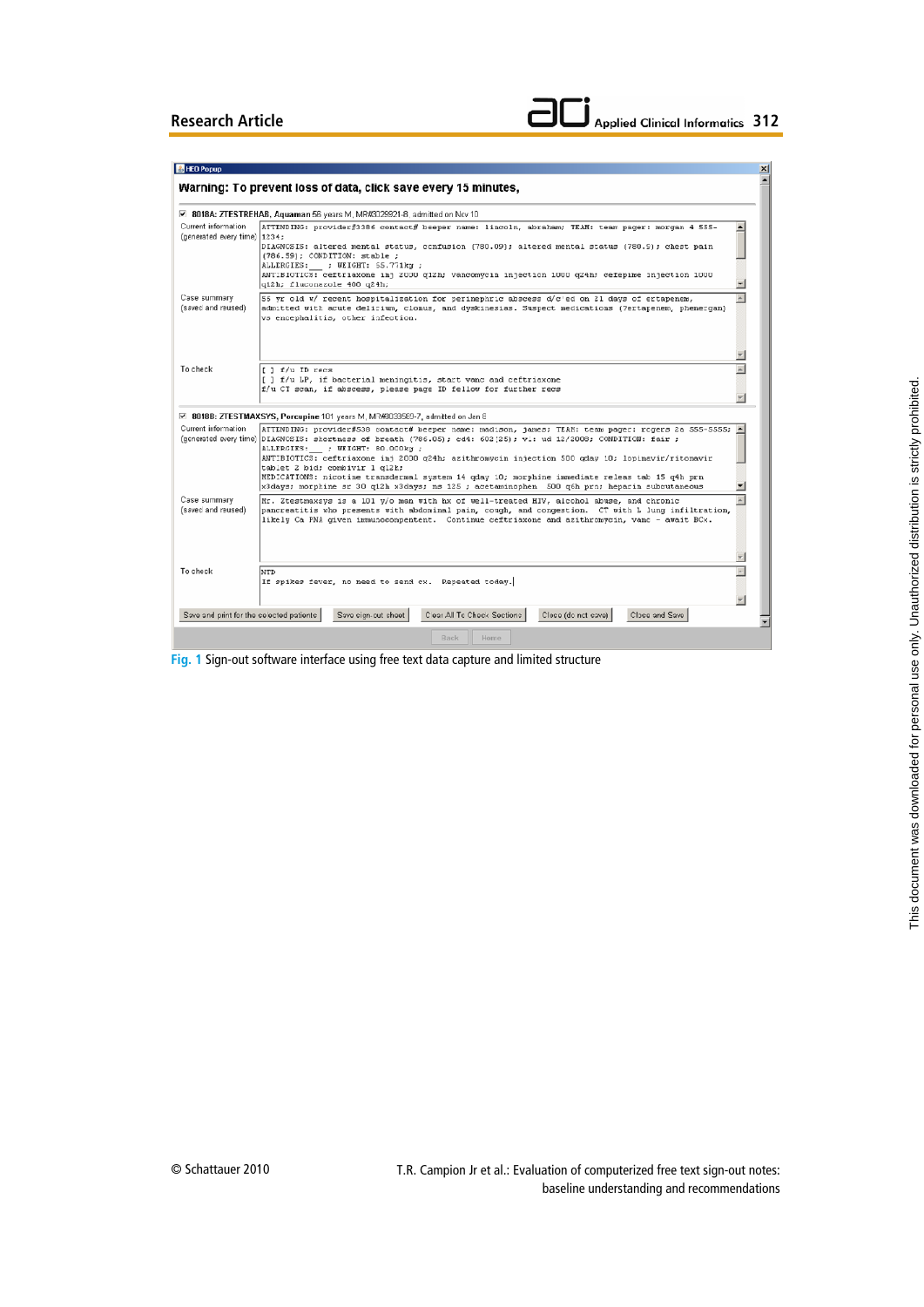**Table 1** Sign-out software usage and sampling statistics. The number of cases to review was determined by multiplying each unit's percentage of total sign-out cases by 676, or 5% of unique cases. Requiring 10 cases minimum per unit increased the total number reviewed to 730.

| <b>Unit</b>                   | No. total sign-out cases (%)<br>$n = 18,683$ | No. sign-out cases reviewed<br>$n = 730$                                    |
|-------------------------------|----------------------------------------------|-----------------------------------------------------------------------------|
| Adult cardiology              | 1,596 (8.5%)                                 | 58                                                                          |
| Adult medicine                | 1,485 (7.9%)                                 | 54                                                                          |
| Pediatric medicine            | 1,366 (7.3%)                                 | 49                                                                          |
| Post partum                   | 1,254 (6.7%)                                 | 45                                                                          |
| Adult neurology               | 921 (4.9%)                                   | 33                                                                          |
| Trauma ICU                    | 787 (4.2%)                                   | 28                                                                          |
| Children's hospital nursery   | 735 (3.9%)                                   | 27                                                                          |
| Adult emergency department    | 733 (3.9%)                                   | 27                                                                          |
| <b>Neonatal ICU</b>           | 651 (3.5%)                                   | 24                                                                          |
| Pediatric critical care       | 650 (3.5%)                                   | 24                                                                          |
| Cardiac catheterization lab   | 581 (3.1%)                                   | 21                                                                          |
| Labor & delivery              | 580 (3.1%)                                   | 21                                                                          |
| <b>Medical ICU</b>            | 557 (3.0%)                                   | 20                                                                          |
| Renal                         | 536 (2.9%)                                   | 19                                                                          |
| Neurological ICU              | 463 (2.5%)                                   | 17                                                                          |
| Orthopedics                   | 453 (2.4%)                                   | 16                                                                          |
| Adult operating room          | 453 (2.4%)                                   | 16                                                                          |
| Adolescent medicine           | 339 (1.8%)                                   | 12                                                                          |
| Pediatric operating room      | 336 (1.8%)                                   | 12                                                                          |
| Pediatric hematology/oncology | 323 (1.7%)                                   | 12                                                                          |
| Adult myelosuppression        | 322 (1.7%)                                   | 12                                                                          |
| Women's surgery               | 318 (1.7%)                                   | 12                                                                          |
| Pediatric cardiology          | 316 (1.7%)                                   | 11                                                                          |
| Cardiac ICU                   | 264 (1.4%)                                   | 10                                                                          |
| Neurosurgery                  | 244 (1.3%)                                   | 10                                                                          |
| Adolescent surgery            | 236 (1.3%)                                   | 10                                                                          |
| Pediatric neurology           | 223 (1.2%)                                   | 10                                                                          |
| Pediatric surgery             | 216 (1.2%)                                   | 10                                                                          |
| Adult surgical stepdown       | 196 (1.0%)                                   | 10                                                                          |
| Pediatric emergency           | 196 (1.0%)                                   | 10                                                                          |
| Geriatrics                    | 178 (1.0%)                                   | 10                                                                          |
| Pediatric myelosuppression    | 175 (0.9%)                                   | 10                                                                          |
| <b>Adult observation</b>      | 175 (0.9%)                                   | 10                                                                          |
| Adult general surgery         | 172 (0.9%)                                   | 10                                                                          |
| Pediatric observation         | 156 (0.8%)                                   | 10                                                                          |
| Adult medicine subacute       | 154 (0.8%)                                   | 10                                                                          |
| © Schattauer 2010             |                                              | T.R. Campion Jr et al.: Evaluation of computerized free text sign-out notes |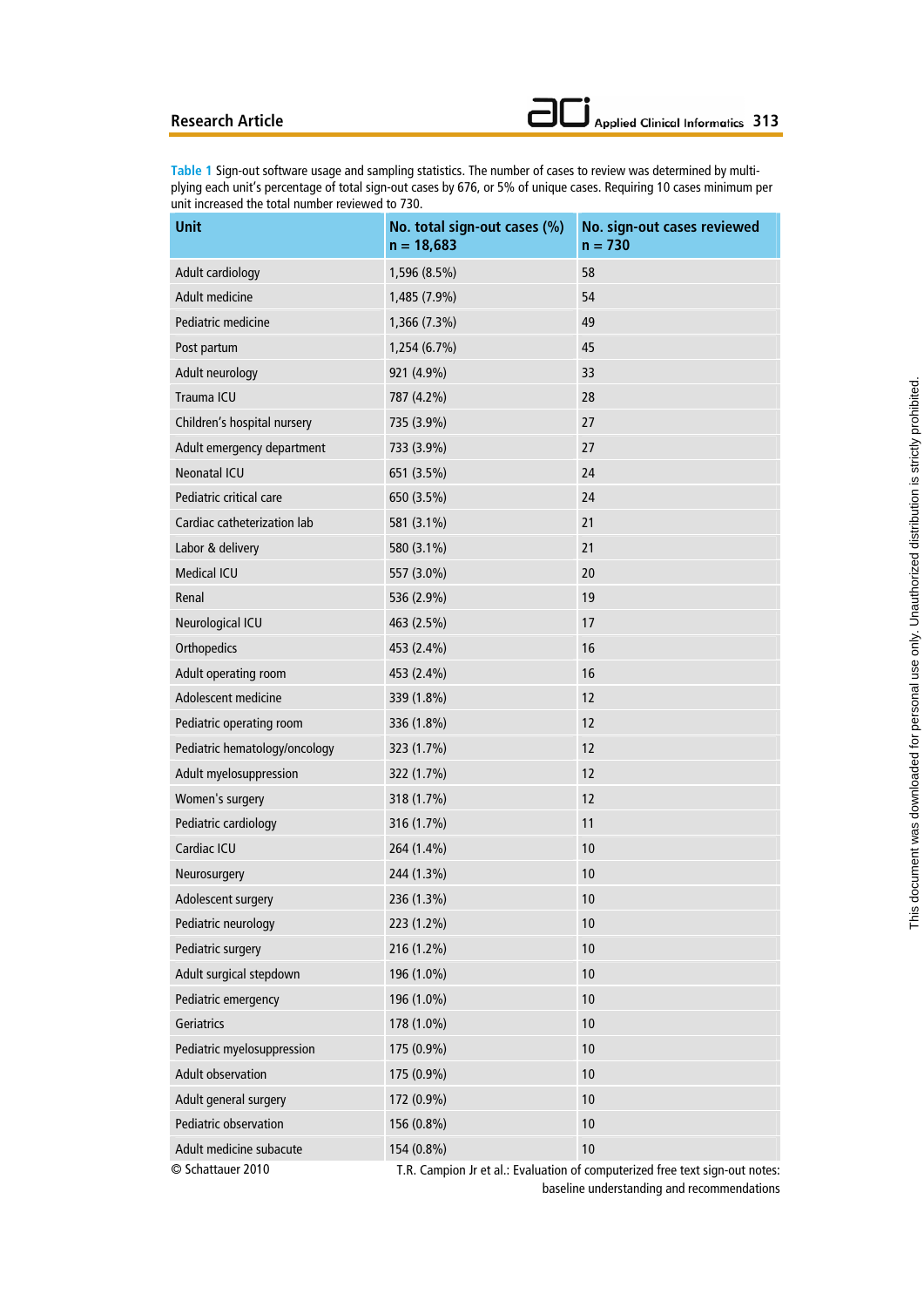| <b>Unit</b>            | No. total sign-out cases (%)<br>$n = 18,683$ | No. sign-out cases reviewed<br>$n = 730$ |
|------------------------|----------------------------------------------|------------------------------------------|
| Surgical ICU           | $123(0.7\%)$                                 | 10                                       |
| Adult hospital nursery | $121(0.6\%)$                                 | 10                                       |
| <b>Dialysis</b>        | $99(0.5\%)$                                  | 10                                       |

**Table 2** Location and approximate relative frequency of information expression. While patient summaries appeared almost exclusively in "case summary" sections and rarely in "to check" sections, contact information appeared about equally between "case summary" and "to check" sections.

| <b>Information category</b>   | <b>Dimension</b>           | "Case summary" | "To check" |
|-------------------------------|----------------------------|----------------|------------|
| <b>Patient treatment</b>      | <b>Patient summaries</b>   | 95%            | 5%         |
|                               | Awareness items            | 20%            | 80%        |
|                               | <b>Action items</b>        | 20%            | 80%        |
| <b>Care team coordination</b> | Discharge information      | 50%            | 50%        |
|                               | *Trauma ICU discharge      | 95%            | 5%         |
|                               | <b>Contact information</b> | 50%            | 50%        |
|                               | Social concerns            | 50%            | 50%        |

#### **Table 3** Patient summary formats

| Terse, code-like                  | BD: 8/30 0314, SVD, 38-2 wga, G3P2now3 26 y/o Mom; mat labs neg;<br>Apgars 7,9 BW: 7lb 1oz; bottle<br>$B+$                                                                                                                                                                                                                                                                                                                                                                                                                                                                                                                                                                                                                                                                                                               |
|-----------------------------------|--------------------------------------------------------------------------------------------------------------------------------------------------------------------------------------------------------------------------------------------------------------------------------------------------------------------------------------------------------------------------------------------------------------------------------------------------------------------------------------------------------------------------------------------------------------------------------------------------------------------------------------------------------------------------------------------------------------------------------------------------------------------------------------------------------------------------|
| <b>Brief narrative</b>            | 56 year old male with CAD, HTN, DM, hyperlipidemia who presented 11/14 with<br>STEMI. Cath with stent to RCA then 3d later cath with stent to RCA, LAD. Now w CAP<br>on IV ABX. Weaning off O2.                                                                                                                                                                                                                                                                                                                                                                                                                                                                                                                                                                                                                          |
| <b>Lengthy narrative</b>          | Mr. Smith is a 75 year old male with a PMH significant for severe Crohn's disease<br>treated with immunosuppressants Remicaide and mercaptopurine, s/p multiple ab-<br>dominal surgeries with short gut syndrome, s/p right upper extremity DVT on Coumadin<br>who presented to the Vanderbilt ED this morning complaining of shortness of breath,<br>chest tightness/discomfort, and left shoulder pain at the site where a Hickman catheter<br>was placed on 11/12/06 for TPN. In MICU s/p extubation 12/6, now on 3L NC with<br>good saturations.                                                                                                                                                                                                                                                                     |
| <b>Organ system-based</b><br>list | 3 yo F S/p laryngotracheoplasty with cartilage graft dehiscence and MRSA infection of<br>graft<br>CV: HDS<br>1<br>Resp: s/p brochoscopy with laser of anterior cartilage graft dehiscence<br>2<br>- initially intubated and currently weaned to room air sating 97-100%; continues<br>to have UAN but no stridor<br>- Decadron currently 1.5 mg IV Q8H (from 3.0mg Q8 hours this am) - will continue<br>to wean<br>3 FEN/GI: currently tolerating regular diet with no need for IVF<br>4 ID: MRSA on culture of graft dehiscence, currently D#3 of Vancomycin and will start<br>Rifampin for synergy<br>$-$ will need to discuss with team/ID length of treatment<br>Neuro: currently Methadone 0.15 mg po Q12hours for 2 days, d/c\'ed 9/29<br>5<br>6 Access: patient had PICC placed on 9/28, CXR shows good placement |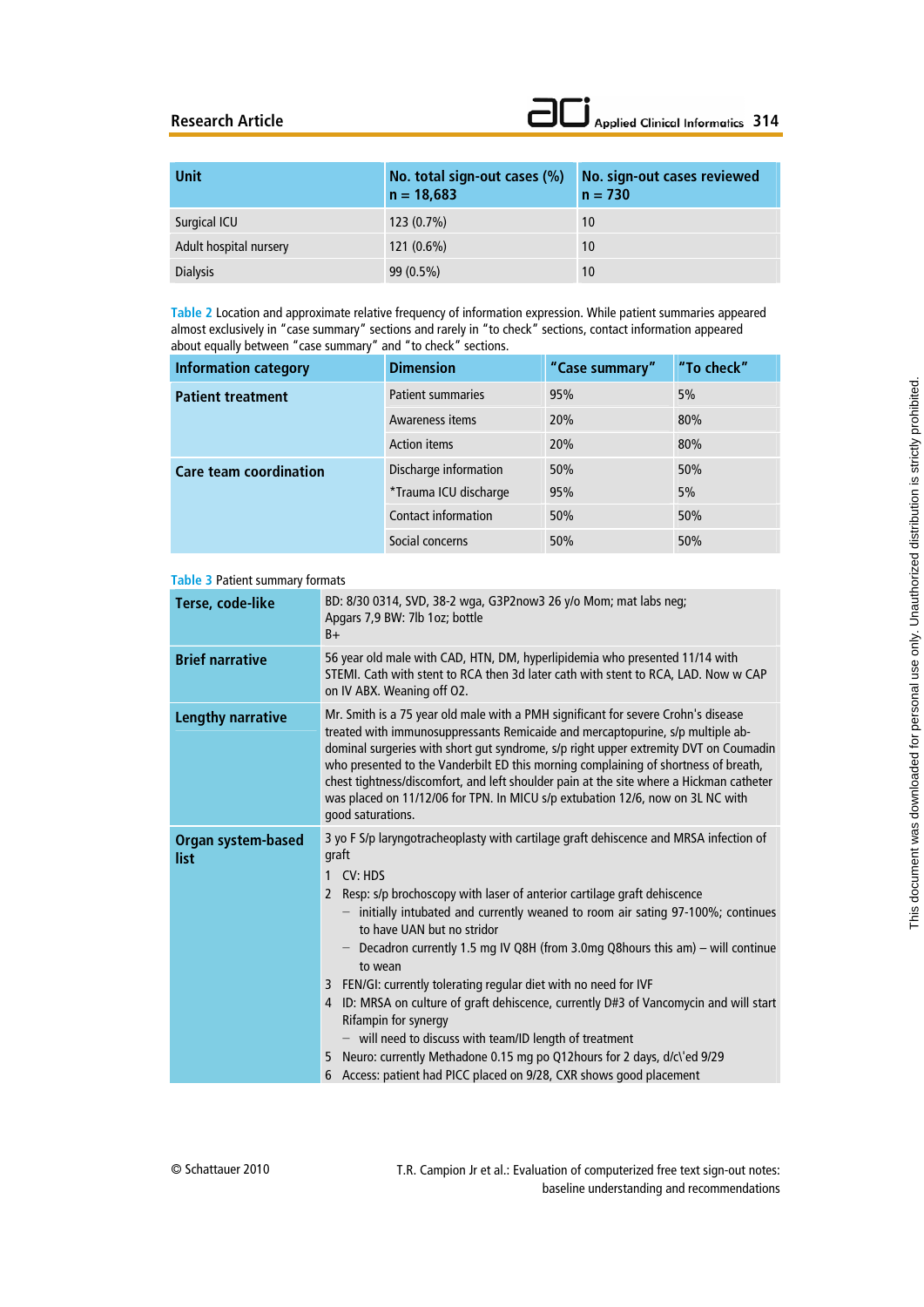#### Applied Clinical Informatics 315  $\blacksquare$

#### **Table 4** Awareness item format examples

| Code status          | DNR/DNI                                  |
|----------------------|------------------------------------------|
| Past                 | was cultured today                       |
| <b>Future</b>        | patient to undergo appendectomy tomorrow |
| <b>External</b>      | ENT draining abscess this afternoon      |
| <b>Phone call</b>    | may get call from endo                   |
| <b>Process delay</b> | awaiting recs                            |

#### **Table 5** Action item format examples

| <b>Conditions</b>  | if <2 cc/kg/hr in 8 hour period, please bolus with 10 cc/kg NS |
|--------------------|----------------------------------------------------------------|
| <b>Times</b>       | check CXR at 3pm                                               |
| <b>Followup</b>    | f/u                                                            |
| Laboratory         | $K+$ this evening                                              |
| <b>Consultant</b>  | neuro recs                                                     |
| Imaging result     | head CT                                                        |
| <b>Appointment</b> | with Dr. Jones again in three weeks                            |
| <b>Other</b>       | pain control                                                   |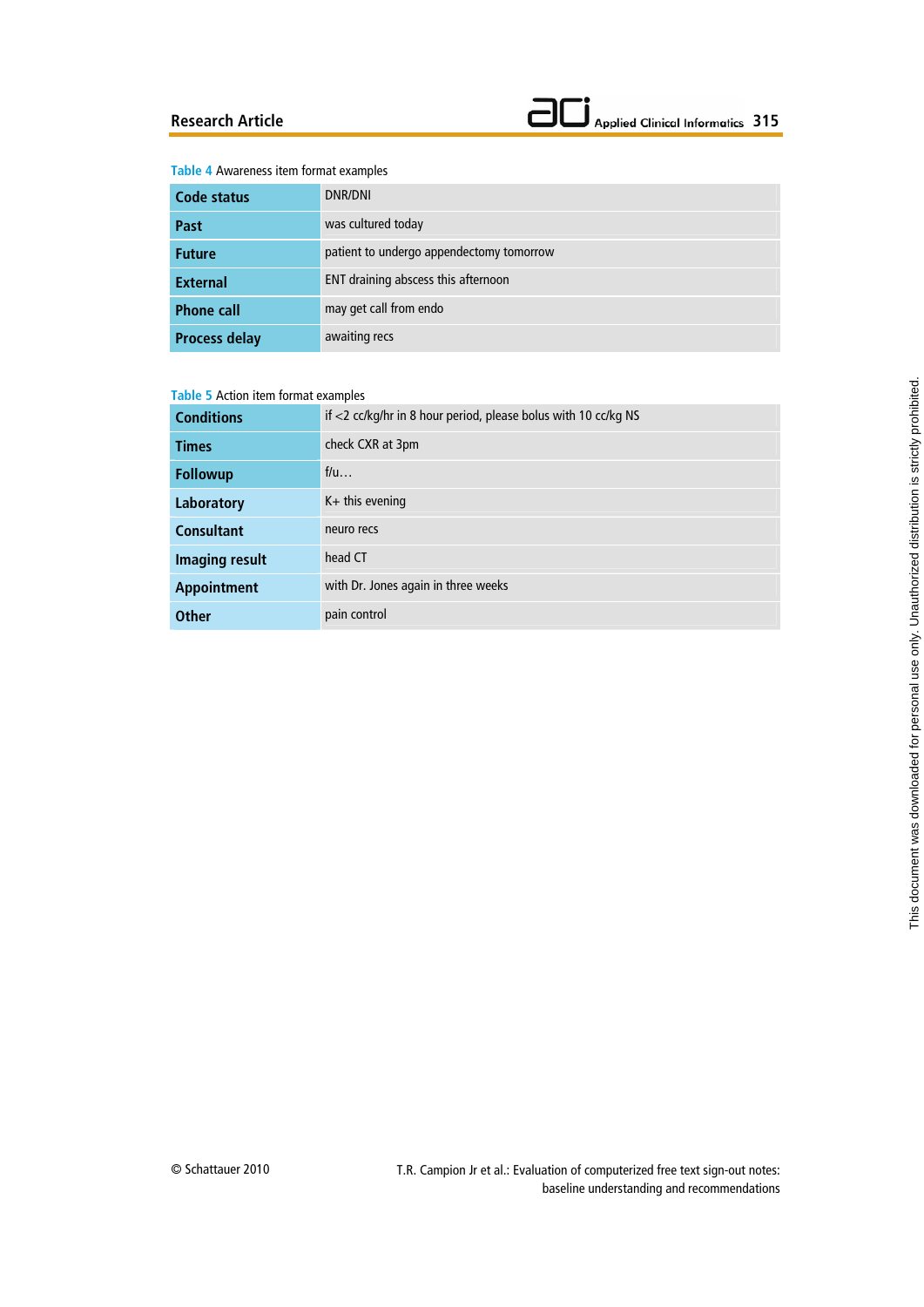## **References**

- 1. Arora V et al. Communication failures in patient sign-out and suggestions for improvement: a critical incident analysis. Qual Saf Health Care 2005; 14(6): 401-407.
- 2. Solet DJ et al. Lost in translation: challenges and opportunities in physician-to-physician communication during patient handoffs. Acad Med 2005; 80(12): 1094-1099.
- 3. Gandhi TK. Fumbled handoffs: one dropped ball after another. Ann Intern Med 2005; 142(5): 352-358.
- 4. Philibert I, Friedmann P, Williams WT. New requirements for resident duty hours. JAMA 2002; 288(9): 1112-1114.
- 5. Arora V, Johnson J. A model for building a standardized hand-off protocol. Jt Comm J Qual Patient Saf 2006; 32(11): 646-655.
- 6. Vidyarthi AR et al. Managing discontinuity in academic medical centers: strategies for a safe and effective resident sign-out. J Hosp Med 2006; 1(4): 257-266.
- 7. Horwitz LI et al. Transfers of patient care between house staff on internal medicine wards: a national survey. Arch Intern Med 2006; 166(11): 1173-1177.
- 8. The Joint Commission. 2010 comprehensive accreditation manual for hospitals: the official handbook. Oakbrook Terrace IL: Joint Commission Resources; 2009.
- 9. Patterson ES, Wears RL. Patient handoffs: standardized and reliable measurement tools remain elusive. Jt Comm J Qual Patient Saf 2010; 36(2): 52-61.
- 10. Van Eaton E. Handoff improvement: we need to understand what we are trying to fix. Jt Comm J Qual Patient Saf 2010; 36(2): 51.
- 11. Petersen LA et al. Using a computerized sign-out program to improve continuity of inpatient care and prevent adverse events. Jt Comm J Qual Improv 1998; 24(2): 77-87.
- 12. Van Eaton EG et al. A randomized, controlled trial evaluating the impact of a computerized rounding and sign-out system on continuity of care and resident work hours. J Am Coll Surg 2005; 200(4): 538-545.
- 13. Anderson J et al. The Veterans Affairs shift change physician-to-physician handoff project. Jt Comm J Qual Patient Saf 2010; 36(2): 62-71.
- 14. Bernstein JA et al. Improved physician work flow after integrating sign-out notes into the electronic medical record. Jt Comm J Qual Patient Saf 2010; 36(2): 72-78.
- 15. Frank G, Lawless ST, Steinberg TH. Improving physician communication through an automated, integrated sign-out system. J Healthc Inf Manag 2005; 19(4): 68-74.
- 16. Kushniruk A et al. From prototype to production system: lessons learned from the evolution of the SignOut System at Mount Sinai Medical Center. AMIA Annu Symp Proc 2003: 381-385.
- 17. Quan S. Signing on to sign-out: creation of a web-based patient sign-out application. Healthc Q 2005; 8(4): 100-102.
- 18. Van Eaton EG et al. Organizing the transfer of patient care information: the development of a computerized resident sign-out system. Surgery 2004; 136(1): 5-13.
- 19. Cheah LP et al. Electronic medical handover: towards safer medical care. Med J Aust 2005; 183(7): 369- 372.
- 20. Sarkar U et al. SynopSIS: integrating physician sign-out with the electronic medical record. J Hosp Med 2007; 2(5): 336-342.
- 21. Campion TR Jr. et al. Analysis of a computerized sign-out tool: identification of unanticipated uses and contradictory content. AMIA Annu Symp Proc 2007: 99-104.
- 22. Rosenbloom ST et al. Experience in implementing inpatient clinical note capture via a provider order entry system. J Am Med Inform Assoc 2004; 11(4): 310-315.
- 23. Schnipper JL et al. "Smart Forms" in an Electronic Medical Record: documentation-based clinical decision support to improve disease management. J Am Med Inform Assoc 2008; 15(4): 513-523.
- 24. Stein DM, Wrenn JO, Stetson PD, S B. What "to do" with physician task lists: clinical task model development and electronic health record design implications. AMIA Annu Symp Proc 2009: 624-628.
- 25. Flanagan ME et al. Evaluation of a physician informatics tool to improve patient handoffs. J Am Med Inform Assoc 2009; 16(4): 509-515.
- 26. Stetson PD et al. The sublanguage of cross-coverage. Proc AMIA Symp 2002: 742-746.
- 27. Corbin JS A. Basics of qualitative research: techniques and procedures for developing grounded theory. 3rd ed. Los Angeles: Sage; 2008.
- 28. Friedman CP, Wyatt JC. Evaluation methods in biomedical informatics. New York: Springer-Verlag; 2005.
- 29. Kaplan B, Shaw NT. Future directions in evaluation research: people, organizational, and social issues. Methods Inf Med 2004; 43(3): 215-231.
- 30. Jelley MJ. Tools of continuity: the content of inpatient check-out lists. J Gen Intern Med. 1994; 9(Suppl. 2): 77.
- © Schattauer 2010